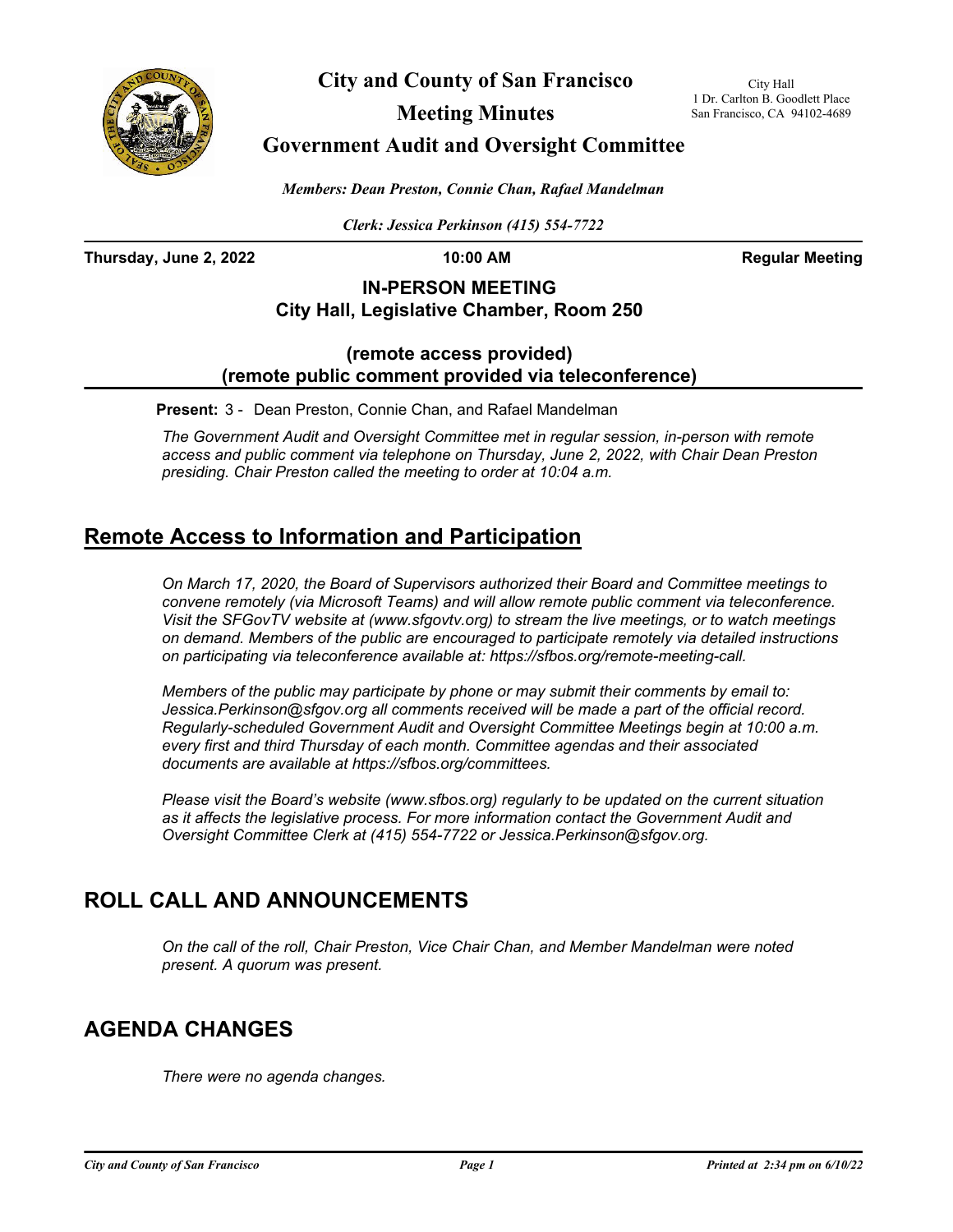## **COMMUNICATIONS**

*Jessica Perkinson, Assistant Clerk, instructed members of the public, when general public comment is called, to contribute live comments for up to two minutes in-person or by dialing the provided telephone number. In-person public comment will be taken before remote public comment is called. Those who are providing public comment remotely must dial \* 3 to be added to the remote queue to speak. Written comments may be submitted through email Jessica.Perkinson@sfgov.org or the U.S. Postal Service at City Hall, 1 Dr. Carlton B. Goodlett Place, Room 244, San Francisco, CA 94102.*

# **REGULAR AGENDA**

#### **[Environment, Health Codes - Requirements for Edible Food Recovery and Organic Waste Collection] [220607](http://sfgov.legistar.com/gateway.aspx?m=l&id=38799)**

### **Sponsors: Walton; Mandelman, Preston and Safai**

Ordinance amending the Environment and Health Codes to implement state regulations issued under Senate Bill (SB) 1383 (2016), the Short-Lived Climate Pollutant Reduction Law, by: 1) requiring commercial edible food generators to engage in edible food recovery efforts and maintain related records; 2) requiring food service organizations and services to maintain records and report to the Department of the Environment (SFE) on edible food recovery efforts; 3) authorizing SFE to impose fines for violations of the requirements imposed on commercial edible food generators and food services organizations and services; 4) requiring owners and managers of commercial properties to inspect their containers for proper sorting of recyclables, compostables, and trash, and to instruct their employees on sorting requirements; 5) requiring organic waste recovery facilities to report to SFE on their waste recovery capacity; 6) requiring solid waste facilities to report to the Department of Public Health (DPH) on their waste recovery capacity; 7) requiring refuse collectors to transfer organic waste to facilities that recover organic waste, provide DPH with a list of the facilities receiving organic waste, and obtain authorization from DPH to transport organic waste; and 8) authorizing DPH to enforce requirements imposed on solid waste facilities and refuse collectors transporting organic waste.

05/17/22; ASSIGNED to Government Audit and Oversight Committee. 5/19/22 - President Walton waived the 30-day rule pursuant to Board Rule No. 3.22.

*Heard in Committee. Speakers: Natalie Gee; (Office of Supervisor Shamann Walton) Charles Sheehan (Department of the Environment) presented information and answered questions raised throughout the dissussion.*

**Member Mandelman moved that this Ordinance be RECOMMENDED AS COMMITTEE REPORT. The motion carried by the following vote:**

Ayes: 3 - Preston, Chan, Mandelman

## **Supervisor Connie Chan Excused from Attendance**

*Supervisor Chan noted absent at 10:47 a.m. and for the remainder of the meeting.*

**Chair Preston moved that this Vice Chair Chan be excused from the Government Audit and Oversight Committee Meeting beginning at 10:47 a.m. and for the remainder of the meeting. The motion carried by the following vote:**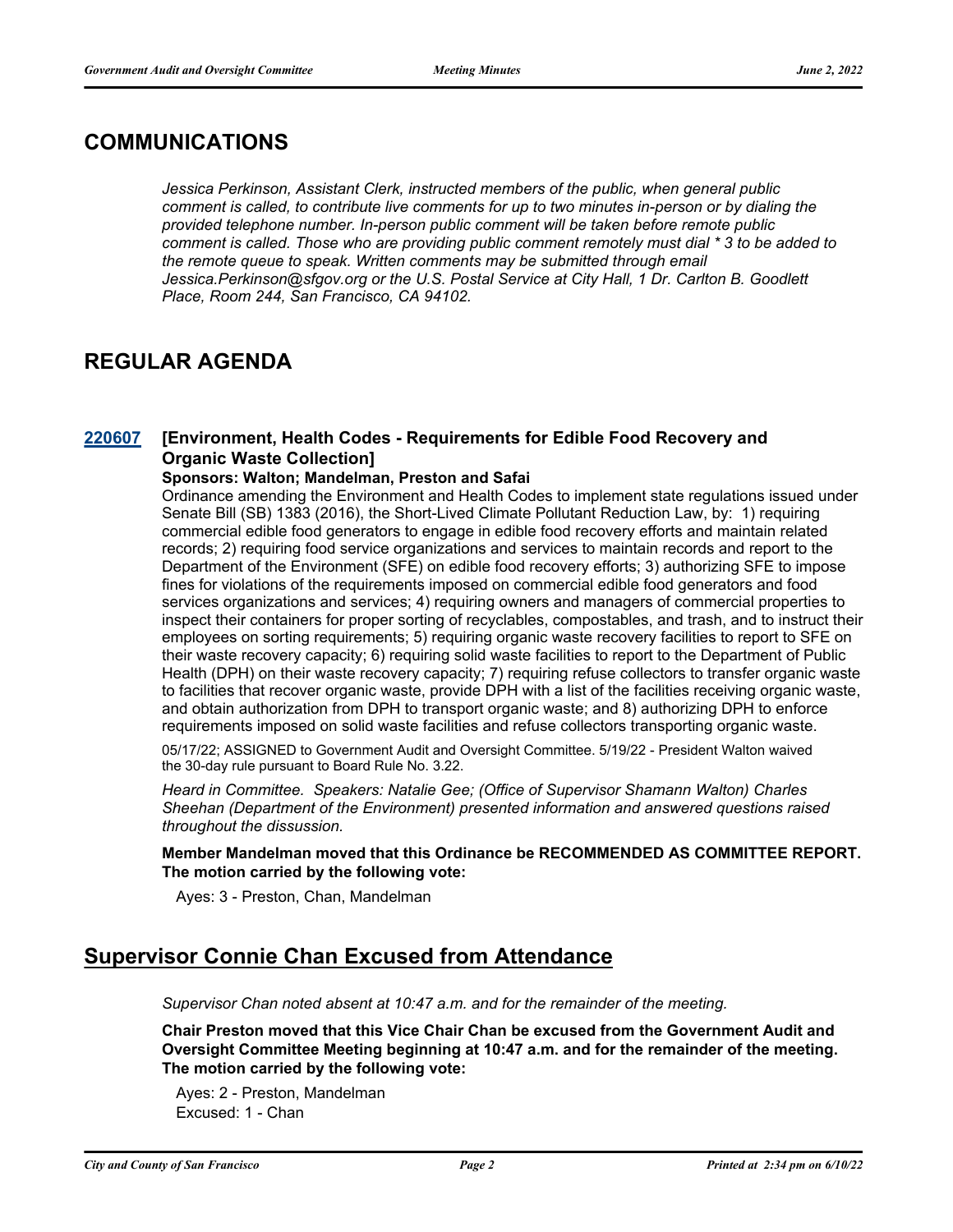*Chair Preston requested File Nos. 220566, 220567, 220568, 220569, 220570, 220571, 220572, 220573, 220574, 220575, 220576, 220577, 220578, 220579, 220580, 220581, 220582, 220583, 220584, 220585, 220586, 220587, 220588, 220589 and 220590 be called together.*

### **[220566](http://sfgov.legistar.com/gateway.aspx?m=l&id=38758) [Memorandum of Understanding - Building Inspectors' Association] Sponsor: Mayor**

Ordinance adopting and implementing the Memorandum of Understanding between the City and County of San Francisco and the Building Inspectors' Association, to be effective July 1, 2022, through June 30, 2024.

05/13/22; RECEIVED.

05/17/22; ASSIGNED to Government Audit and Oversight Committee. 5/19/22 - President Walton waived the 30-day rule pursuant to Board Rule No. 3.22.

*Heard in Committee Speakers: Carol Isen, Director; Ardis Graham (Department of Human Resources); Ashley Groffenberger (Mayor's Office); Anne Pearson (Office of the City Attorney); presented information and answered questions raised throughout the dissussion. Tracy McCrae; Stephanie; Speaker; Veronice Beard; Rudy Gonzalez; Speaker; Ashely; spoke on various concerns relating to the hearing matter.*

**Member Mandelman moved that this Ordinance be RECOMMENDED AS COMMITTEE REPORT. The motion carried by the following vote:**

Ayes: 2 - Preston, Mandelman Excused: 1 - Chan

#### **[220567](http://sfgov.legistar.com/gateway.aspx?m=l&id=38759) [Memorandum of Understanding - Crafts Coalition] Sponsor: Mayor**

Ordinance adopting and implementing the decision and award of the Arbitration Board under Charter, Section A8.490-4, establishing the Memorandum of Understanding between the City and County of San Francisco and the Crafts Coalition: the Bricklayers and Allied Crafts, Local 3; Hod Carriers, Local 166; The Northern California Carpenters Regional Council, Local 22; Carpet, Linoleum and Soft Tile Workers, Local 12; Plasterers and Cement Masons, Local 300; Glaziers, Architectural Metal and Glass Workers, Local Union No. 718; International Alliance of Theatrical Stage Employees, Moving Picture Technicians, Artist and Allied Crafts of the United States, Its Territories and Canada, Local 16; International Association of Bridge, Structural, Ornamental, Reinforcing Iron Workers, Riggers and Machinery Movers, Local 377; Pile Drivers, Divers, Carpenters, Bridge, Wharf and Dock Builders, Local Union No. 34; Plasterers and Shophands, Local 66; United Union of Roofers, Waterproofers and Allied Workers, Local 40; Sheet Metal Workers International Union, Local 104; and Teamsters, Local 853, to be effective July 1, 2022, through June 30, 2024.

05/13/22; RECEIVED.

05/17/22; ASSIGNED to Government Audit and Oversight Committee. 5/19/22 - President Walton waived the 30-day rule pursuant to Board Rule No. 3.22.

*Heard in Committee Speakers: Carol Isen, Director; Ardis Graham (Department of Human Resources); Ashley Groffenberger (Mayor's Office); Anne Pearson (Office of the City Attorney); presented information and answered questions raised throughout the dissussion. Tracy McCrae; Stephanie; Speaker; Veronice Beard; Rudy Gonzalez; Speaker; Ashely; spoke on various concerns relating to the hearing matter.*

### **Member Mandelman moved that this Ordinance be RECOMMENDED AS COMMITTEE REPORT. The motion carried by the following vote:**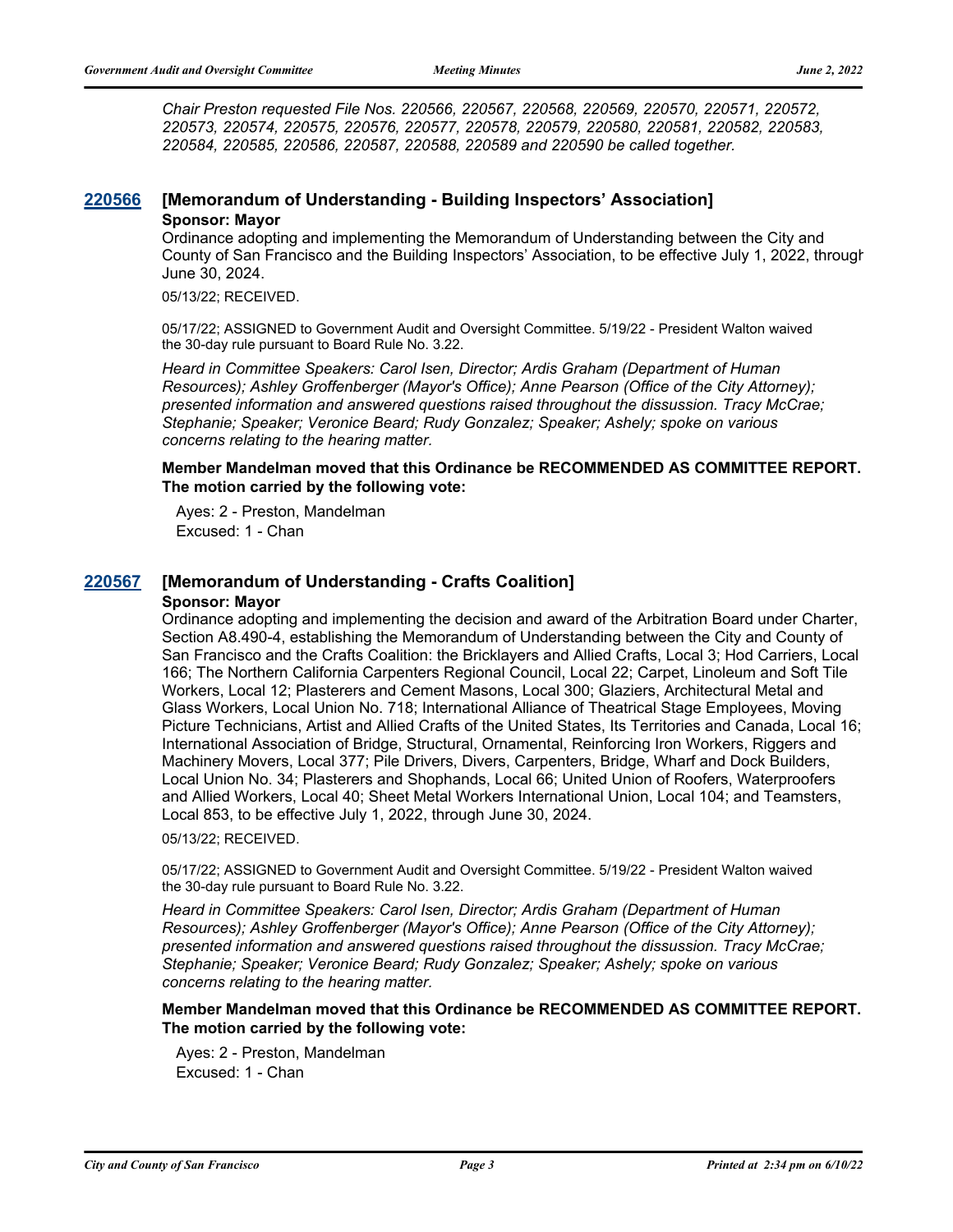#### **[Memorandum of Understanding - San Francisco Deputy Probation Officers' Association] [220568](http://sfgov.legistar.com/gateway.aspx?m=l&id=38760)**

### **Sponsor: Mayor**

Ordinance adopting and implementing the Memorandum of Understanding between the City and County of San Francisco and the San Francisco Deputy Probation Officers' Association, to be effective July 1, 2022, through June 30, 2024.

05/13/22; RECEIVED.

05/17/22; ASSIGNED to Government Audit and Oversight Committee. 5/19/22 - President Walton waived the 30-day rule pursuant to Board Rule No. 3.22.

*Heard in Committee Speakers: Carol Isen, Director; Ardis Graham (Department of Human Resources); Ashley Groffenberger (Mayor's Office); Anne Pearson (Office of the City Attorney); presented information and answered questions raised throughout the dissussion. Tracy McCrae; Stephanie; Speaker; Veronice Beard; Rudy Gonzalez; Speaker; Ashely; spoke on various concerns relating to the hearing matter.*

#### **Member Mandelman moved that this Ordinance be RECOMMENDED AS COMMITTEE REPORT. The motion carried by the following vote:**

Ayes: 2 - Preston, Mandelman Excused: 1 - Chan

#### **[Collective Bargaining Agreement - The San Francisco Deputy Sheriffs' Association] [220569](http://sfgov.legistar.com/gateway.aspx?m=l&id=38761)**

## **Sponsor: Mayor**

Ordinance adopting and implementing the Collective Bargaining Agreement between the City and County of San Francisco and the San Francisco Deputy Sheriffs' Association, to be effective July 1, 2022, through June 30, 2024.

05/13/22; RECEIVED.

05/17/22; ASSIGNED to Government Audit and Oversight Committee. 5/19/22 - President Walton waived the 30-day rule pursuant to Board Rule No. 3.22.

*Heard in Committee Speakers: Carol Isen, Director; Ardis Graham (Department of Human Resources); Ashley Groffenberger (Mayor's Office); Anne Pearson (Office of the City Attorney); presented information and answered questions raised throughout the dissussion. Tracy McCrae; Stephanie; Speaker; Veronice Beard; Rudy Gonzalez; Speaker; Ashely; spoke on various concerns relating to the hearing matter.*

**Member Mandelman moved that this Ordinance be RECOMMENDED AS COMMITTEE REPORT. The motion carried by the following vote:**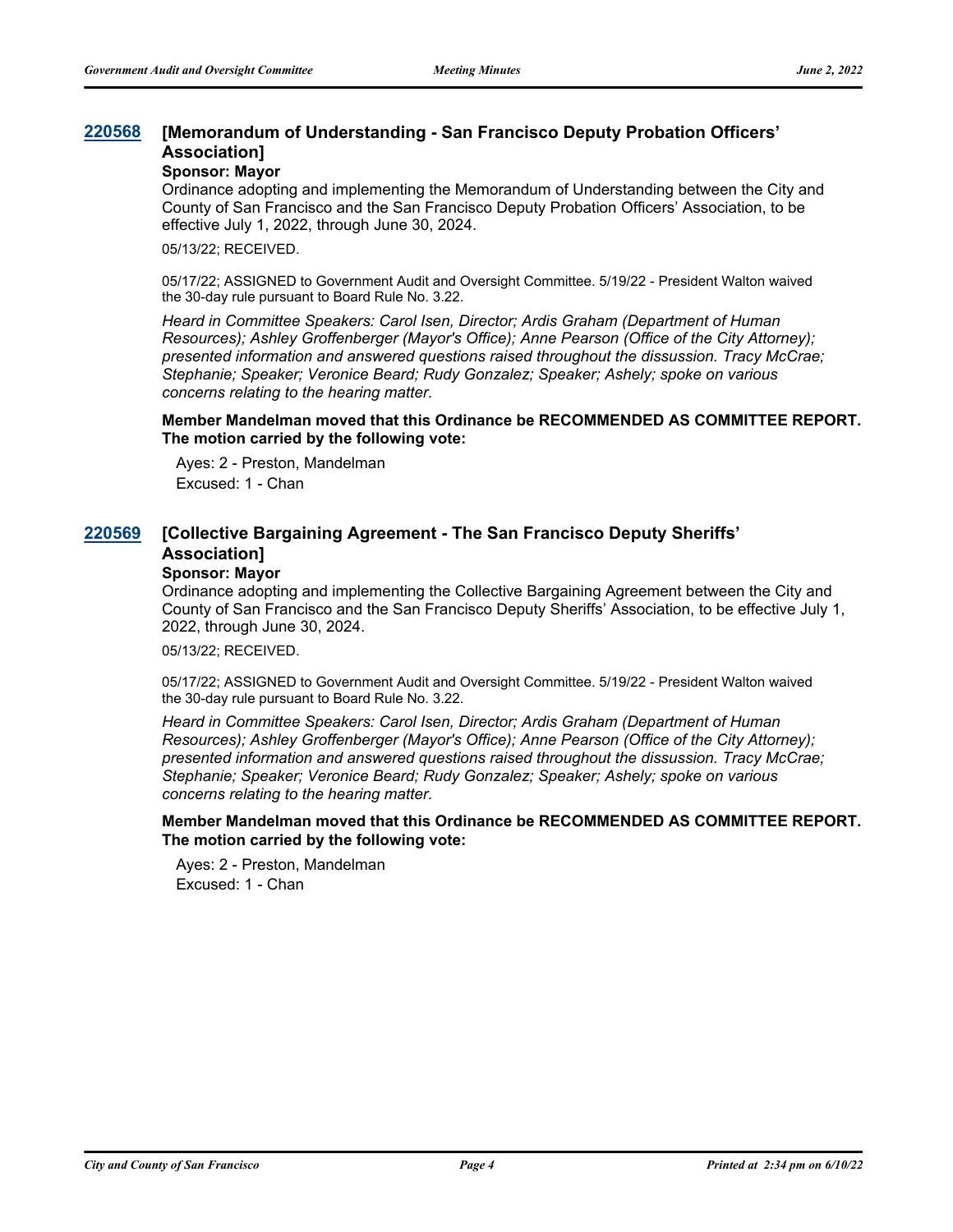#### **[Collective Bargaining Agreement - The San Francisco District Attorney Investigators' Association] [220570](http://sfgov.legistar.com/gateway.aspx?m=l&id=38762)**

#### **Sponsor: Mayor**

Ordinance adopting and implementing the Collective Bargaining Agreement between the City and County of San Francisco and the San Francisco District Attorney Investigators' Association, to be effective July 1, 2022, through June 30, 2024.

05/13/22; RECEIVED.

05/17/22; ASSIGNED to Government Audit and Oversight Committee. 5/19/22 - President Walton waived the 30-day rule pursuant to Board Rule No. 3.22.

*Heard in Committee Speakers: Carol Isen, Director; Ardis Graham (Department of Human Resources); Ashley Groffenberger (Mayor's Office); Anne Pearson (Office of the City Attorney); presented information and answered questions raised throughout the dissussion. Tracy McCrae; Stephanie; Speaker; Veronice Beard; Rudy Gonzalez; Speaker; Ashely; spoke on various concerns relating to the hearing matter.*

**Member Mandelman moved that this Ordinance be RECOMMENDED AS COMMITTEE REPORT. The motion carried by the following vote:**

Ayes: 2 - Preston, Mandelman Excused: 1 - Chan

#### **[Collective Bargaining Agreement - The International Brotherhood of Electrical Workers, Local 6] [220571](http://sfgov.legistar.com/gateway.aspx?m=l&id=38763)**

### **Sponsor: Mayor**

Ordinance adopting and implementing the Collective Bargaining Agreement between the City and County of San Francisco and the International Brotherhood of Electrical Workers, Local 6, to be effective July 1, 2022, through June 30, 2024.

05/13/22; RECEIVED.

05/17/22; ASSIGNED to Government Audit and Oversight Committee. 5/19/22 - President Walton waived the 30-day rule pursuant to Board Rule No. 3.22.

*Heard in Committee Speakers: Carol Isen, Director; Ardis Graham (Department of Human Resources); Ashley Groffenberger (Mayor's Office); Anne Pearson (Office of the City Attorney); presented information and answered questions raised throughout the dissussion. Tracy McCrae; Stephanie; Speaker; Veronice Beard; Rudy Gonzalez; Speaker; Ashely; spoke on various concerns relating to the hearing matter.*

**Member Mandelman moved that this Ordinance be RECOMMENDED AS COMMITTEE REPORT. The motion carried by the following vote:**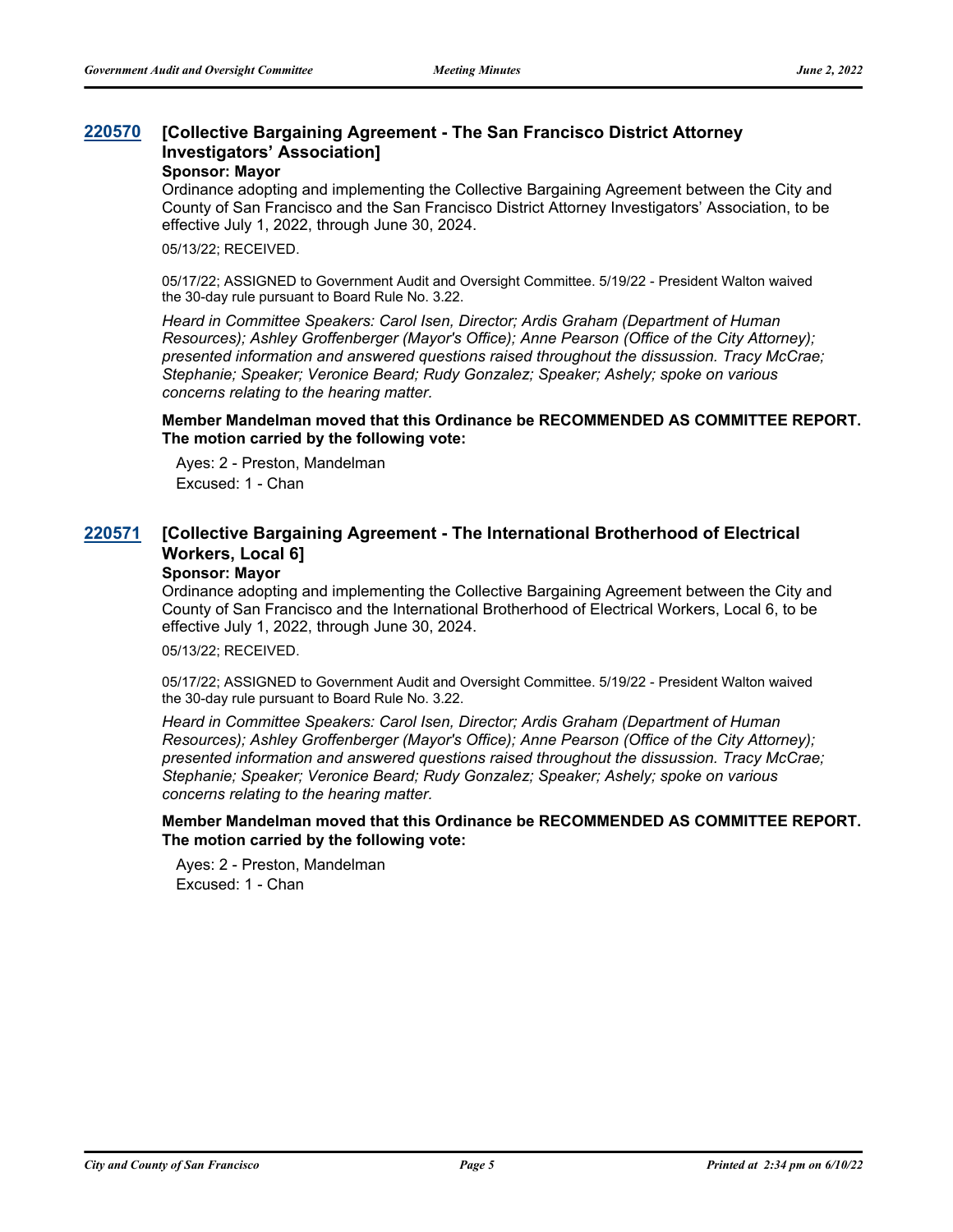#### **[Memorandum of Understanding - International Federation of Professional and Technical Engineers, Local 21] [220572](http://sfgov.legistar.com/gateway.aspx?m=l&id=38764)**

#### **Sponsor: Mayor**

Ordinance adopting and implementing the Memorandum of Understanding between the City and County of San Francisco and International Federation of Professional and Technical Engineers, Local 21, to be effective July 1, 2022, through June 30, 2024.

05/13/22; RECEIVED.

05/17/22; ASSIGNED to Government Audit and Oversight Committee. 5/19/22 - President Walton waived the 30-day rule pursuant to Board Rule No. 3.22.

*Heard in Committee Speakers: Carol Isen, Director; Ardis Graham (Department of Human Resources); Ashley Groffenberger (Mayor's Office); Anne Pearson (Office of the City Attorney); presented information and answered questions raised throughout the dissussion. Tracy McCrae; Stephanie; Speaker; Veronice Beard; Rudy Gonzalez; Speaker; Ashely; spoke on various concerns relating to the hearing matter.*

#### **Member Mandelman moved that this Ordinance be RECOMMENDED AS COMMITTEE REPORT. The motion carried by the following vote:**

Ayes: 2 - Preston, Mandelman Excused: 1 - Chan

## **[220573](http://sfgov.legistar.com/gateway.aspx?m=l&id=38765) [Memorandum of Understanding - Laborers International Union, Local 261] Sponsor: Mayor**

Ordinance adopting and implementing the Memorandum of Understanding between the City and County of San Francisco and Laborers International Union, Local 261, to be effective July 1, 2022, through June 30, 2024.

05/13/22; RECEIVED.

05/17/22; ASSIGNED to Government Audit and Oversight Committee. 5/19/22 - President Walton waived the 30-day rule pursuant to Board Rule No. 3.22.

*Heard in Committee Speakers: Carol Isen, Director; Ardis Graham (Department of Human Resources); Ashley Groffenberger (Mayor's Office); Anne Pearson (Office of the City Attorney); presented information and answered questions raised throughout the dissussion. Tracy McCrae; Stephanie; Speaker; Veronice Beard; Rudy Gonzalez; Speaker; Ashely; spoke on various concerns relating to the hearing matter.*

### **Member Mandelman moved that this Ordinance be RECOMMENDED AS COMMITTEE REPORT. The motion carried by the following vote:**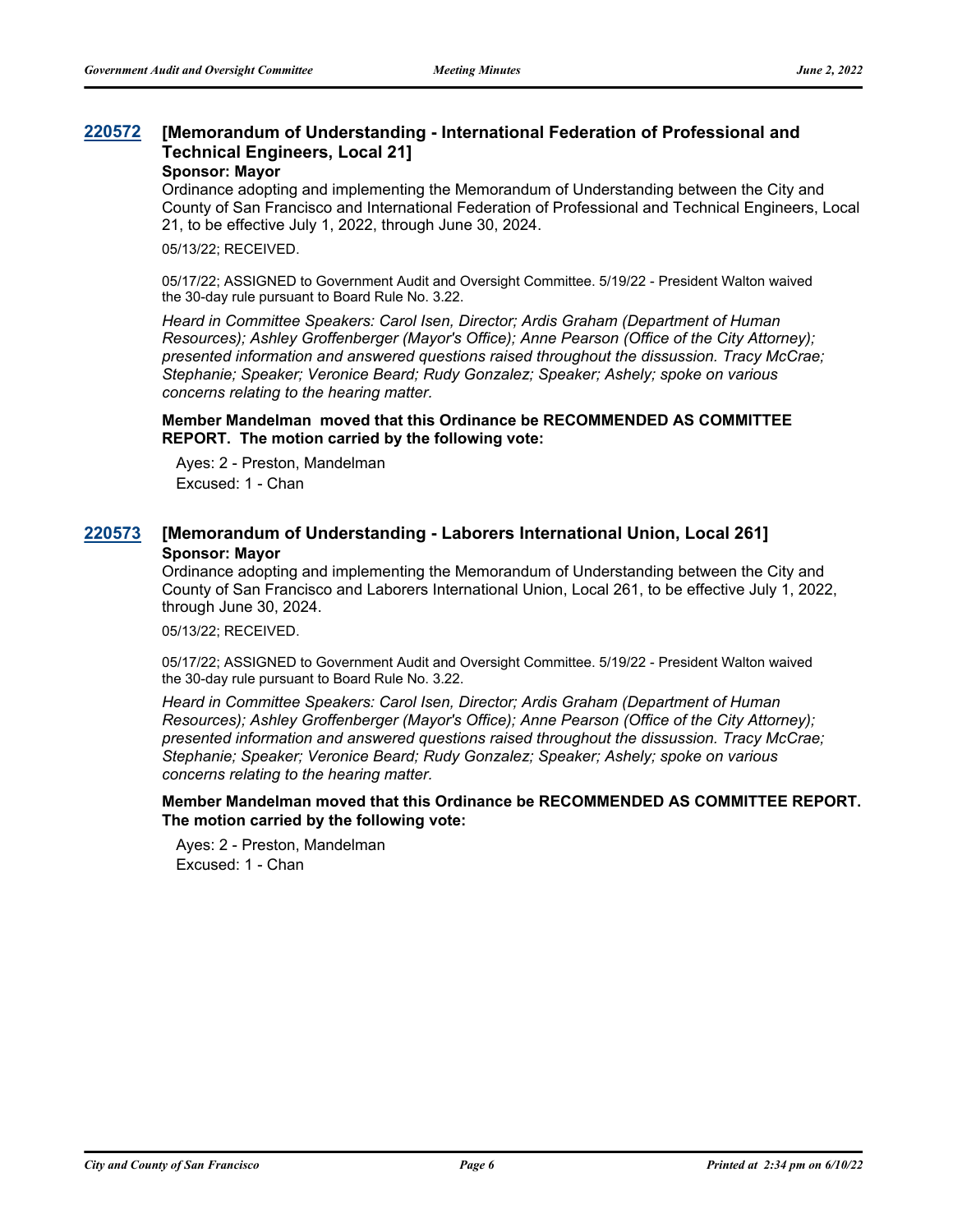### **[220574](http://sfgov.legistar.com/gateway.aspx?m=l&id=38766) [Memorandum of Understanding - Machinists Union, Local 1414] Sponsor: Mayor**

Ordinance adopting and implementing the Memorandum of Understanding between the City and County of San Francisco and the Machinists Union, Local 1414, to be effective July 1, 2022, through June 30, 2024.

05/13/22; RECEIVED.

05/17/22; ASSIGNED to Government Audit and Oversight Committee. 5/19/22 - President Walton waived the 30-day rule pursuant to Board Rule No. 3.22.

*Heard in Committee Speakers: Carol Isen, Director; Ardis Graham (Department of Human Resources); Ashley Groffenberger (Mayor's Office); Anne Pearson (Office of the City Attorney); presented information and answered questions raised throughout the dissussion. Tracy McCrae; Stephanie; Speaker; Veronice Beard; Rudy Gonzalez; Speaker; Ashely; spoke on various concerns relating to the hearing matter.*

**Member Mandelman moved that this Ordinance be RECOMMENDED AS COMMITTEE REPORT. The motion carried by the following vote:**

Ayes: 2 - Preston, Mandelman Excused: 1 - Chan

## **[220575](http://sfgov.legistar.com/gateway.aspx?m=l&id=38767) [Memorandum of Understanding - Municipal Attorneys Association] Sponsor: Mayor**

Ordinance adopting and implementing the Memorandum of Understanding between the City and County of San Francisco and the Municipal Attorneys Association, to be effective July 1, 2022, through June 30, 2024.

05/13/22; RECEIVED.

05/17/22; ASSIGNED to Government Audit and Oversight Committee. 5/19/22 - President Walton waived the 30-day rule pursuant to Board Rule No. 3.22.

*Heard in Committee Speakers: Carol Isen, Director; Ardis Graham (Department of Human Resources); Ashley Groffenberger (Mayor's Office); Anne Pearson (Office of the City Attorney); presented information and answered questions raised throughout the dissussion. Tracy McCrae; Stephanie; Speaker; Veronice Beard; Rudy Gonzalez; Speaker; Ashely; spoke on various concerns relating to the hearing matter.*

**Member Mandelman moved that this Ordinance be RECOMMENDED AS COMMITTEE REPORT. The motion carried by the following vote:**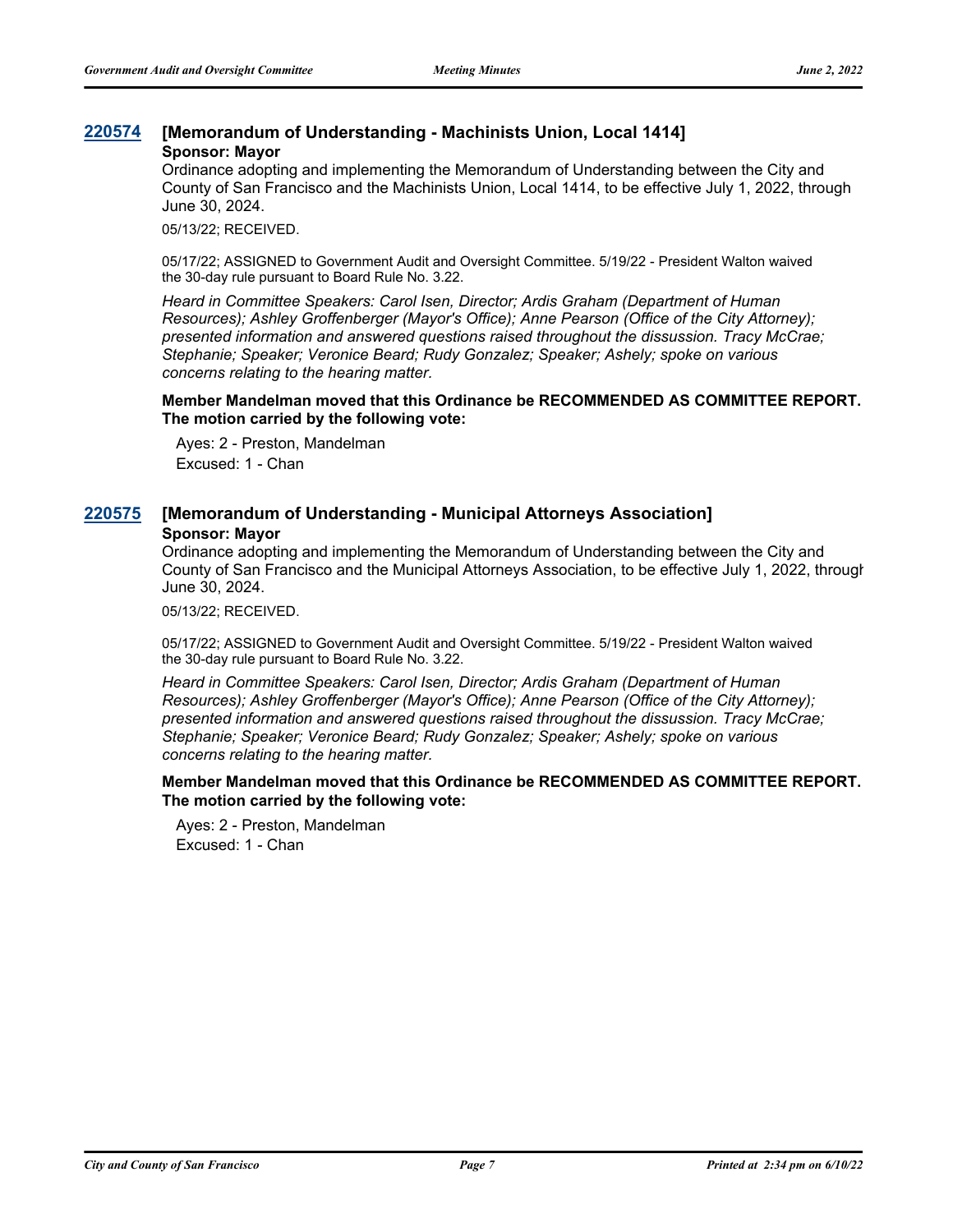## **[220576](http://sfgov.legistar.com/gateway.aspx?m=l&id=38768) [Memorandum of Understanding - Municipal Executives Association] Sponsor: Mayor**

Ordinance adopting and implementing the Memorandum of Understanding between the City and County of San Francisco and the Municipal Executives Association, to be effective July 1, 2022, through June 30, 2024.

05/13/22; RECEIVED.

05/17/22; ASSIGNED to Government Audit and Oversight Committee. 5/19/22 - President Walton waived the 30-day rule pursuant to Board Rule No. 3.22.

*Heard in Committee Speakers: Carol Isen, Director; Ardis Graham (Department of Human Resources); Ashley Groffenberger (Mayor's Office); Anne Pearson (Office of the City Attorney); presented information and answered questions raised throughout the dissussion. Tracy McCrae; Stephanie; Speaker; Veronice Beard; Rudy Gonzalez; Speaker; Ashely; spoke on various concerns relating to the hearing matter.*

**Member Mandelman moved that this Ordinance be RECOMMENDED AS COMMITTEE REPORT. The motion carried by the following vote:**

Ayes: 2 - Preston, Mandelman Excused: 1 - Chan

## **[220577](http://sfgov.legistar.com/gateway.aspx?m=l&id=38769) [Memorandum of Understanding - Operating Engineers Local Union No. 3] Sponsor: Mayor**

Ordinance adopting and implementing the Memorandum of Understanding between the City and County of San Francisco and the Operating Engineers Local Union No. 3, to be effective July 1, 2022, through June 30, 2024.

05/13/22; RECEIVED.

05/17/22; ASSIGNED to Government Audit and Oversight Committee. 5/19/22 - President Walton waived the 30-day rule pursuant to Board Rule No. 3.22.

*Heard in Committee Speakers: Carol Isen, Director; Ardis Graham (Department of Human Resources); Ashley Groffenberger (Mayor's Office); Anne Pearson (Office of the City Attorney); presented information and answered questions raised throughout the dissussion. Tracy McCrae; Stephanie; Speaker; Veronice Beard; Rudy Gonzalez; Speaker; Ashely; spoke on various concerns relating to the hearing matter.*

**Supervisor Mandelman moved that this Ordinance be RECOMMENDED AS COMMITTEE REPORT. The motion carried by the following vote:**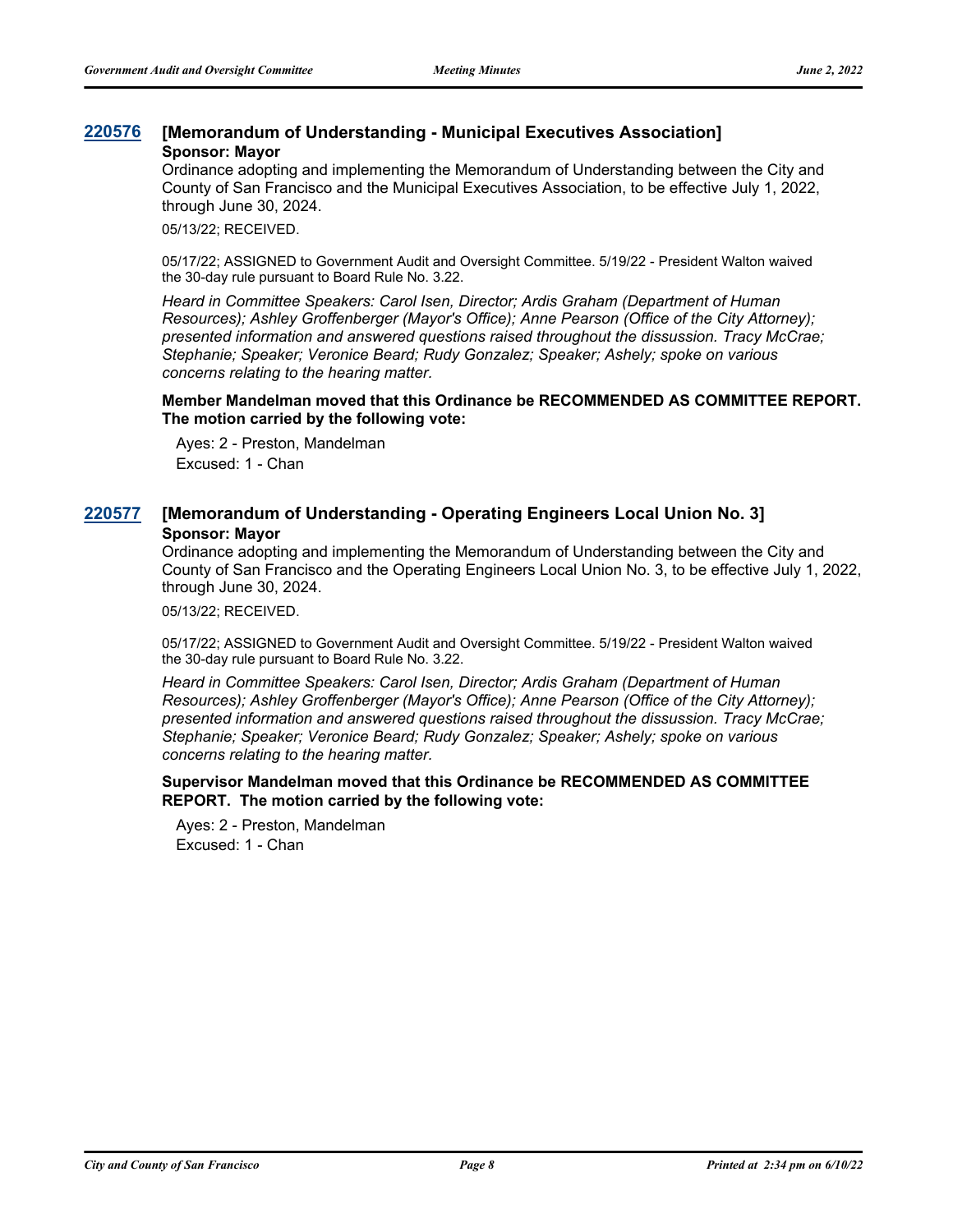#### **[Memorandum of Understanding - Operating Engineers Local Union No. 3 Supervising Probation Officers] [220578](http://sfgov.legistar.com/gateway.aspx?m=l&id=38770)**

#### **Sponsor: Mayor**

Ordinance adopting and implementing the Memorandum of Understanding between the City and County of San Francisco and Operating Engineers Local Union No. 3 Supervising Probation Officers, to be effective July 1, 2022, through June 30, 2024.

05/13/22; RECEIVED.

05/17/22; ASSIGNED to Government Audit and Oversight Committee. 5/19/22 - President Walton waived the 30-day rule pursuant to Board Rule No. 3.22.

*Heard in Committee Speakers: Carol Isen, Director; Ardis Graham (Department of Human Resources); Ashley Groffenberger (Mayor's Office); Anne Pearson (Office of the City Attorney); presented information and answered questions raised throughout the dissussion. Tracy McCrae; Stephanie; Speaker; Veronice Beard; Rudy Gonzalez; Speaker; Ashely; spoke on various concerns relating to the hearing matter.*

#### **Member Mandelman moved that this Ordinance be RECOMMENDED AS COMMITTEE REPORT. The motion carried by the following vote:**

Ayes: 2 - Preston, Mandelman Excused: 1 - Chan

## **[220579](http://sfgov.legistar.com/gateway.aspx?m=l&id=38771) [Memorandum of Understanding - San Francisco City Workers United Painters] Sponsor: Mayor**

Ordinance adopting and implementing the Memorandum of Understanding between the City and County of San Francisco and San Francisco City Workers United Painters, to be effective July 1, 2022, through June 30, 2024.

05/13/22; RECEIVED.

05/17/22; ASSIGNED to Government Audit and Oversight Committee. 5/19/22 - President Walton waived the 30-day rule pursuant to Board Rule No. 3.22.

*Heard in Committee Speakers: Carol Isen, Director; Ardis Graham (Department of Human Resources); Ashley Groffenberger (Mayor's Office); Anne Pearson (Office of the City Attorney); presented information and answered questions raised throughout the dissussion. Tracy McCrae; Stephanie; Speaker; Veronice Beard; Rudy Gonzalez; Speaker; Ashely; spoke on various concerns relating to the hearing matter.*

### **Member Mandelman moved that this Ordinance be RECOMMENDED AS COMMITTEE REPORT. The motion carried by the following vote:**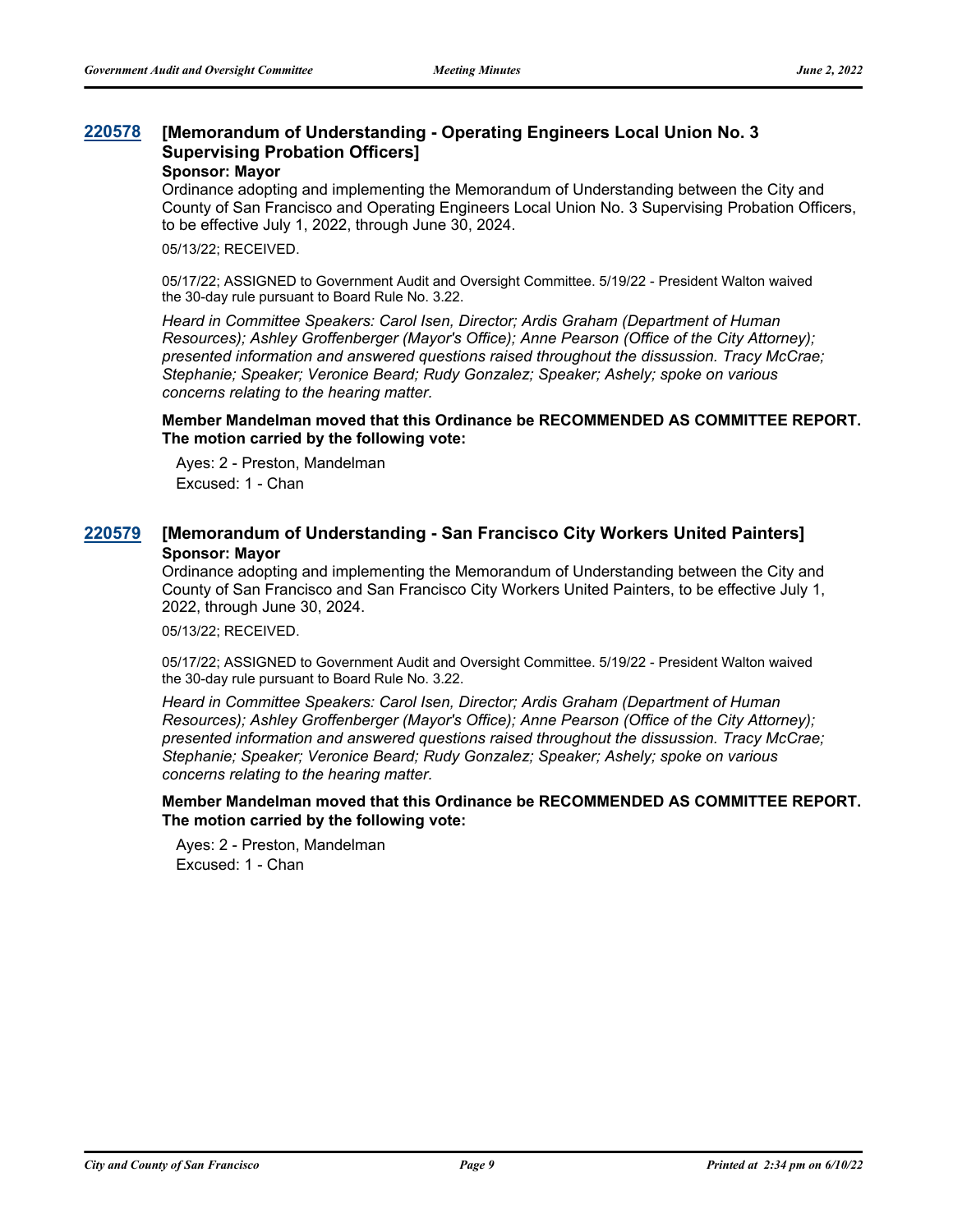#### **[Collective Bargaining Agreement - The San Francisco Sheriffs' Managers and Supervisors Association] [220580](http://sfgov.legistar.com/gateway.aspx?m=l&id=38772)**

#### **Sponsor: Mayor**

Ordinance adopting and implementing the Collective Bargaining Agreement between the City and County of San Francisco and the San Francisco Sheriffs' Managers and Supervisors Association, to be effective July 1, 2022, through June 30, 2024.

05/13/22; RECEIVED.

05/17/22; ASSIGNED to Government Audit and Oversight Committee. 5/19/22 - President Walton waived the 30-day rule pursuant to Board Rule No. 3.22.

*Heard in Committee Speakers: Carol Isen, Director; Ardis Graham (Department of Human Resources); Ashley Groffenberger (Mayor's Office); Anne Pearson (Office of the City Attorney); presented information and answered questions raised throughout the dissussion. Tracy McCrae; Stephanie; Speaker; Veronice Beard; Rudy Gonzalez; Speaker; Ashely; spoke on various concerns relating to the hearing matter.*

#### **Member Mandelman moved that this Ordinance be RECOMMENDED AS COMMITTEE REPORT. The motion carried by the following vote:**

Ayes: 2 - Preston, Mandelman Excused: 1 - Chan

#### **[Collective Bargaining Agreement - Service Employees International Union, Local 1021] [220581](http://sfgov.legistar.com/gateway.aspx?m=l&id=38773)**

### **Sponsor: Mayor**

Ordinance adopting and implementing the Collective Bargaining Agreement between the City and County of San Francisco and Service Employees International Union, Local 1021, to be effective July 1, 2022, through June 30, 2024.

05/13/22; RECEIVED.

05/17/22; ASSIGNED to Government Audit and Oversight Committee. 5/19/22 - President Walton waived the 30-day rule pursuant to Board Rule No. 3.22.

*Heard in Committee Speakers: Carol Isen, Director; Ardis Graham (Department of Human Resources); Ashley Groffenberger (Mayor's Office); Anne Pearson (Office of the City Attorney); presented information and answered questions raised throughout the dissussion. Tracy McCrae; Stephanie; Speaker; Veronice Beard; Rudy Gonzalez; Speaker; Ashely; spoke on various concerns relating to the hearing matter.*

**Member Mandelman moved that this Ordinance be RECOMMENDED AS COMMITTEE REPORT. The motion carried by the following vote:**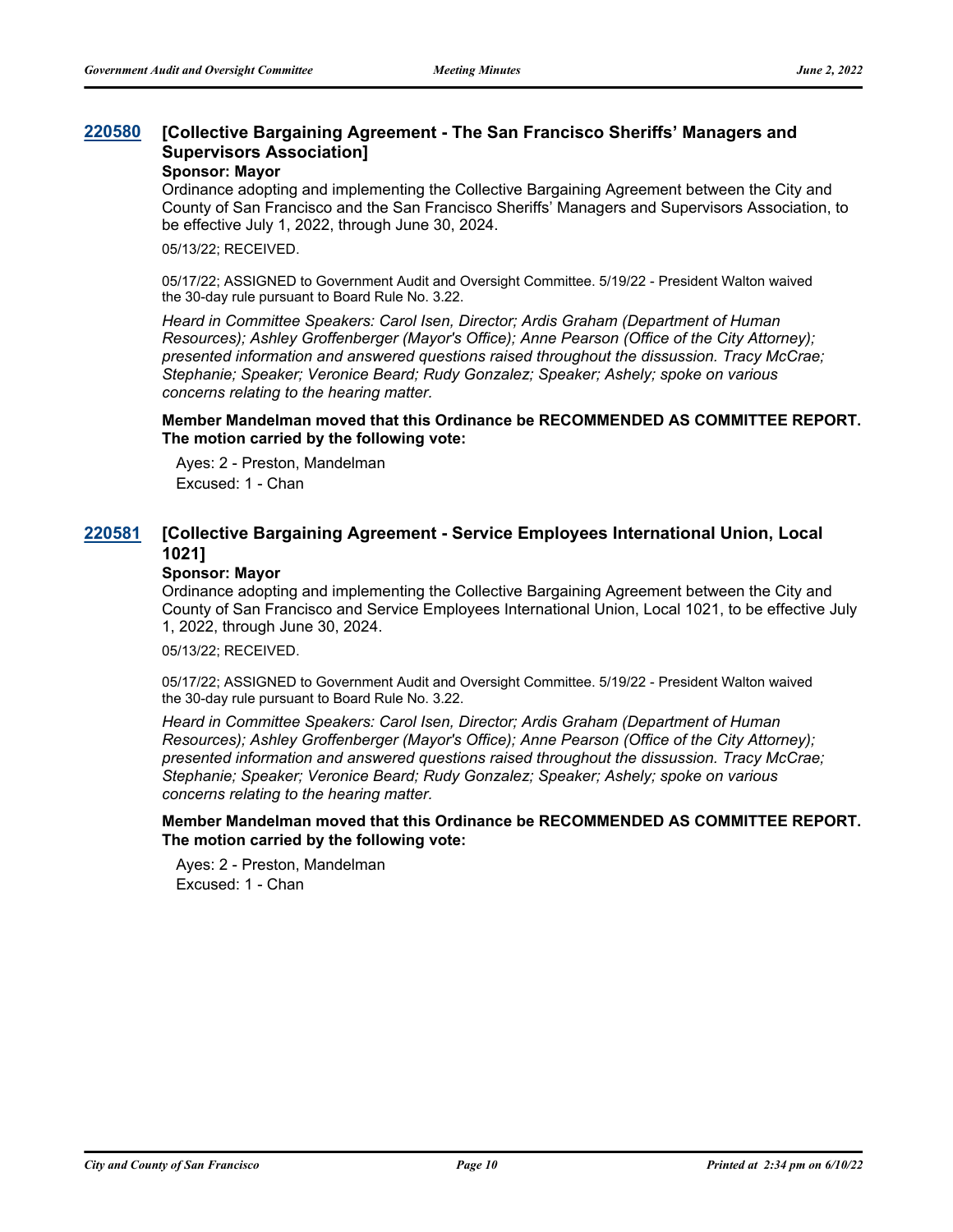#### **[Memorandum of Understanding - The International Union of Operating Engineers Stationary Engineers, Local 39] [220582](http://sfgov.legistar.com/gateway.aspx?m=l&id=38774)**

#### **Sponsor: Mayor**

Ordinance adopting and implementing the Memorandum of Understanding between the City and County of San Francisco and the International Union of Operating Engineers Stationary Engineers, Local 39, to be effective July 1, 2022, through June 30, 2024.

05/13/22; RECEIVED.

05/17/22; ASSIGNED to Government Audit and Oversight Committee. 5/19/22 - President Walton waived the 30-day rule pursuant to Board Rule No. 3.22.

*Heard in Committee Speakers: Carol Isen, Director; Ardis Graham (Department of Human Resources); Ashley Groffenberger (Mayor's Office); Anne Pearson (Office of the City Attorney); presented information and answered questions raised throughout the dissussion. Tracy McCrae; Stephanie; Speaker; Veronice Beard; Rudy Gonzalez; Speaker; Ashely; spoke on various concerns relating to the hearing matter.*

#### **Member Mandelman moved that this Ordinance be RECOMMENDED AS COMMITTEE REPORT. The motion carried by the following vote:**

Ayes: 2 - Preston, Mandelman Excused: 1 - Chan

## **[220583](http://sfgov.legistar.com/gateway.aspx?m=l&id=38775) [Memorandum of Understanding - Teamsters, Local 856 (Multi-Unit)] Sponsor: Mayor**

Ordinance adopting and implementing the Memorandum of Understanding between the City and County of San Francisco and Teamsters, Local 856 (Multi-Unit), to be effective July 1, 2022, through June 30, 2024.

05/13/22; RECEIVED.

05/17/22; ASSIGNED to Government Audit and Oversight Committee. 5/19/22 - President Walton waived the 30-day rule pursuant to Board Rule No. 3.22.

*Heard in Committee Speakers: Carol Isen, Director; Ardis Graham (Department of Human Resources); Ashley Groffenberger (Mayor's Office); Anne Pearson (Office of the City Attorney); presented information and answered questions raised throughout the dissussion. Tracy McCrae; Stephanie; Speaker; Veronice Beard; Rudy Gonzalez; Speaker; Ashely; spoke on various concerns relating to the hearing matter.*

### **Member Mandelman moved that this Ordinance be RECOMMENDED AS COMMITTEE REPORT. The motion carried by the following vote:**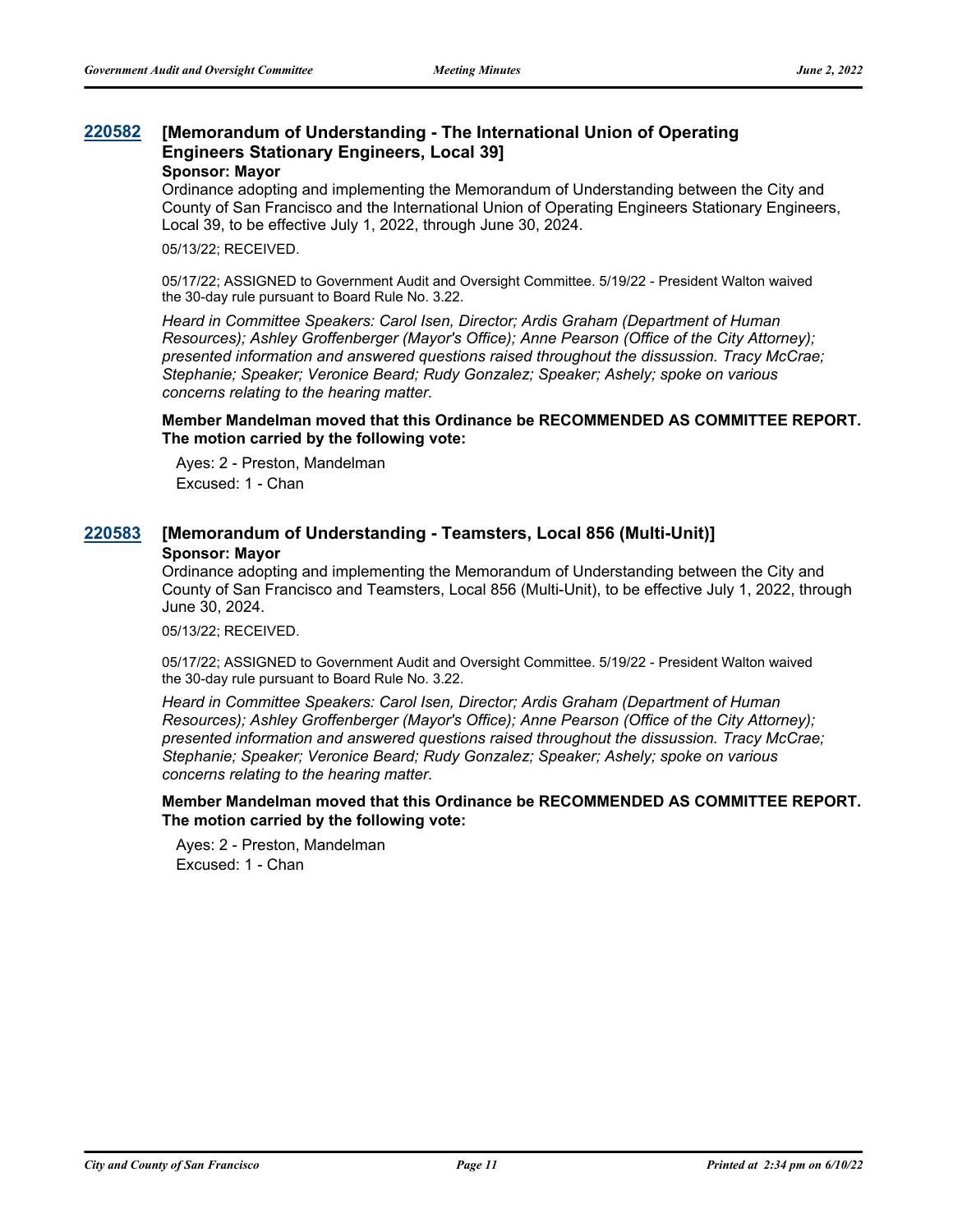#### **[Memorandum of Understanding - Teamsters, Local 856: Supervising Registered Nurses] [220584](http://sfgov.legistar.com/gateway.aspx?m=l&id=38776)**

### **Sponsor: Mayor**

Ordinance adopting and implementing the Memorandum of Understanding between the City and County of San Francisco and Teamsters, Local 856: Supervising Registered Nurses, to be effective July 1, 2022, through June 30, 2024.

05/13/22; RECEIVED.

05/17/22; ASSIGNED to Government Audit and Oversight Committee. 5/19/22 - President Walton waived the 30-day rule pursuant to Board Rule No. 3.22.

*Heard in Committee Speakers: Carol Isen, Director; Ardis Graham (Department of Human Resources); Ashley Groffenberger (Mayor's Office); Anne Pearson (Office of the City Attorney); presented information and answered questions raised throughout the dissussion. Tracy McCrae; Stephanie; Speaker; Veronice Beard; Rudy Gonzalez; Speaker; Ashely; spoke on various concerns relating to the hearing matter.*

**Member Mandelman moved that this Ordinance be RECOMMENDED AS COMMITTEE REPORT. The motion carried by the following vote:**

Ayes: 2 - Preston, Mandelman Excused: 1 - Chan

#### **[Memorandum of Understanding - The Transport Workers Union of America, AFL-CIO, Local 200] [220585](http://sfgov.legistar.com/gateway.aspx?m=l&id=38777)**

#### **Sponsor: Mayor**

Ordinance adopting and implementing the Memorandum of Understanding between the City and County of San Francisco and the Transport Workers Union of America, AFL-CIO, Local 200, to be effective July 1, 2022, through June 30, 2024.

05/13/22; RECEIVED.

05/17/22; ASSIGNED to Government Audit and Oversight Committee. 5/19/22 - President Walton waived the 30-day rule pursuant to Board Rule No. 3.22.

*Heard in Committee Speakers: Carol Isen, Director; Ardis Graham (Department of Human Resources); Ashley Groffenberger (Mayor's Office); Anne Pearson (Office of the City Attorney); presented information and answered questions raised throughout the dissussion. Tracy McCrae; Stephanie; Speaker; Veronice Beard; Rudy Gonzalez; Speaker; Ashely; spoke on various concerns relating to the hearing matter.*

**Member Mandelman moved that this Ordinance be RECOMMENDED AS COMMITTEE REPORT. The motion carried by the following vote:**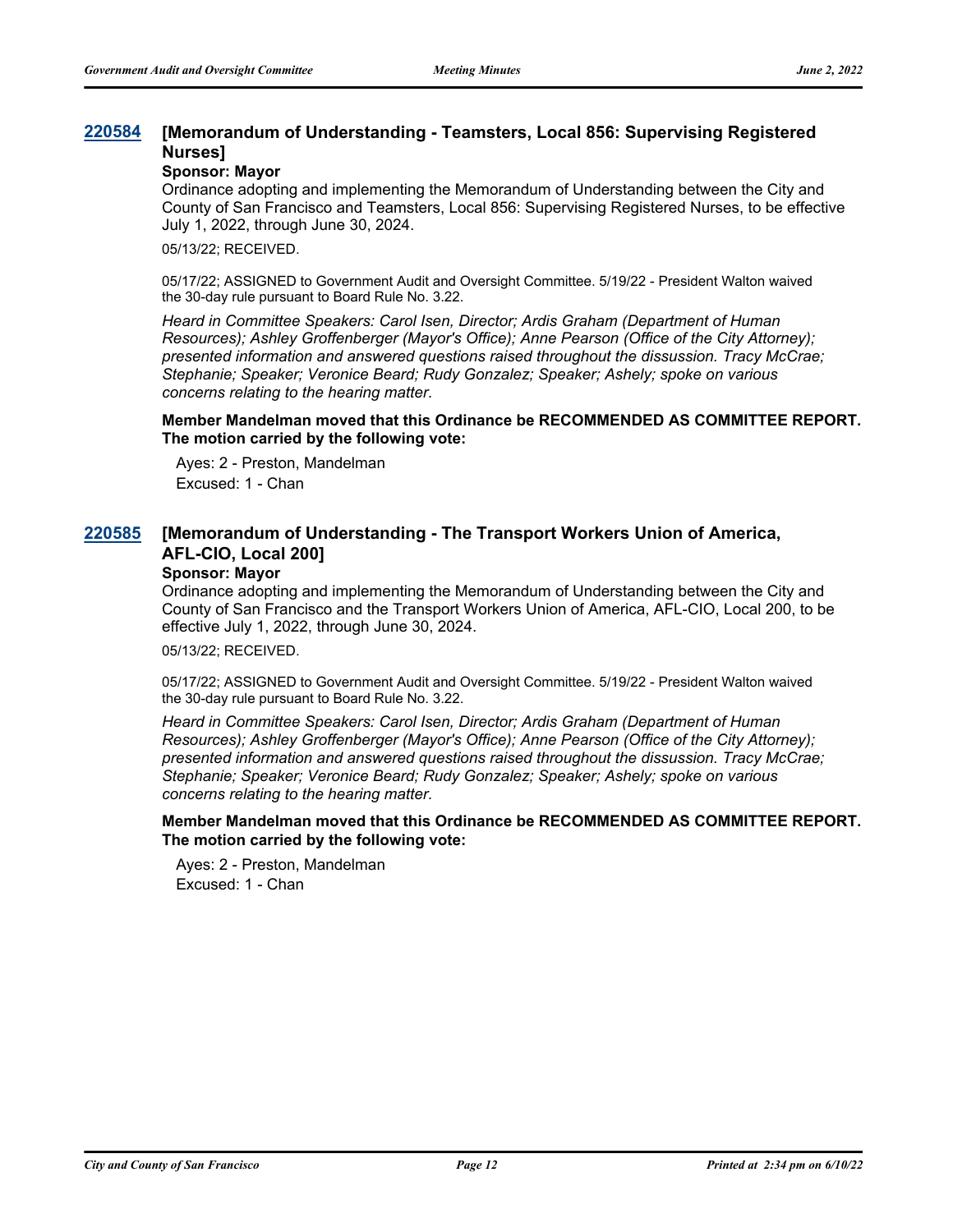#### **[Collective Bargaining Agreement - Transport Workers Union of America, Local 250-A Automotive Service Workers (7410)] [220586](http://sfgov.legistar.com/gateway.aspx?m=l&id=38778)**

#### **Sponsor: Mayor**

Ordinance adopting and implementing the Collective Bargaining Agreement between the City and County of San Francisco and the Transport Workers Union of America, Local 250-A, Automotive Service Workers (7410), to be effective July 1, 2022, through June 30, 2024.

05/13/22; RECEIVED.

05/17/22; ASSIGNED to Government Audit and Oversight Committee. 5/19/22 - President Walton waived the 30-day rule pursuant to Board Rule No. 3.22.

*Heard in Committee Speakers: Carol Isen, Director; Ardis Graham (Department of Human Resources); Ashley Groffenberger (Mayor's Office); Anne Pearson (Office of the City Attorney); presented information and answered questions raised throughout the dissussion. Tracy McCrae; Stephanie; Speaker; Veronice Beard; Rudy Gonzalez; Speaker; Ashely; spoke on various concerns relating to the hearing matter.*

**Member Mandelman moved that this Ordinance be RECOMMENDED AS COMMITTEE REPORT. The motion carried by the following vote:**

Ayes: 2 - Preston, Mandelman Excused: 1 - Chan

#### **[Collective Bargaining Agreement - Transport Workers Union of America, Local 250-A, Multi-Unit] [220587](http://sfgov.legistar.com/gateway.aspx?m=l&id=38779)**

### **Sponsor: Mayor**

Ordinance adopting and implementing the Collective Bargaining Agreement between the City and County of San Francisco and the Transport Workers Union of America, Local 250-A, Multi-Unit, to be effective July 1, 2022, through June 30, 2024.

05/13/22; RECEIVED.

05/17/22; ASSIGNED to Government Audit and Oversight Committee. 5/19/22 - President Walton waived the 30-day rule pursuant to Board Rule No. 3.22.

*Heard in Committee Speakers: Carol Isen, Director; Ardis Graham (Department of Human Resources); Ashley Groffenberger (Mayor's Office); Anne Pearson (Office of the City Attorney); presented information and answered questions raised throughout the dissussion. Tracy McCrae; Stephanie; Speaker; Veronice Beard; Rudy Gonzalez; Speaker; Ashely; spoke on various concerns relating to the hearing matter.*

**Member Mandelman moved that this Ordinance be RECOMMENDED AS COMMITTEE REPORT. The motion carried by the following vote:**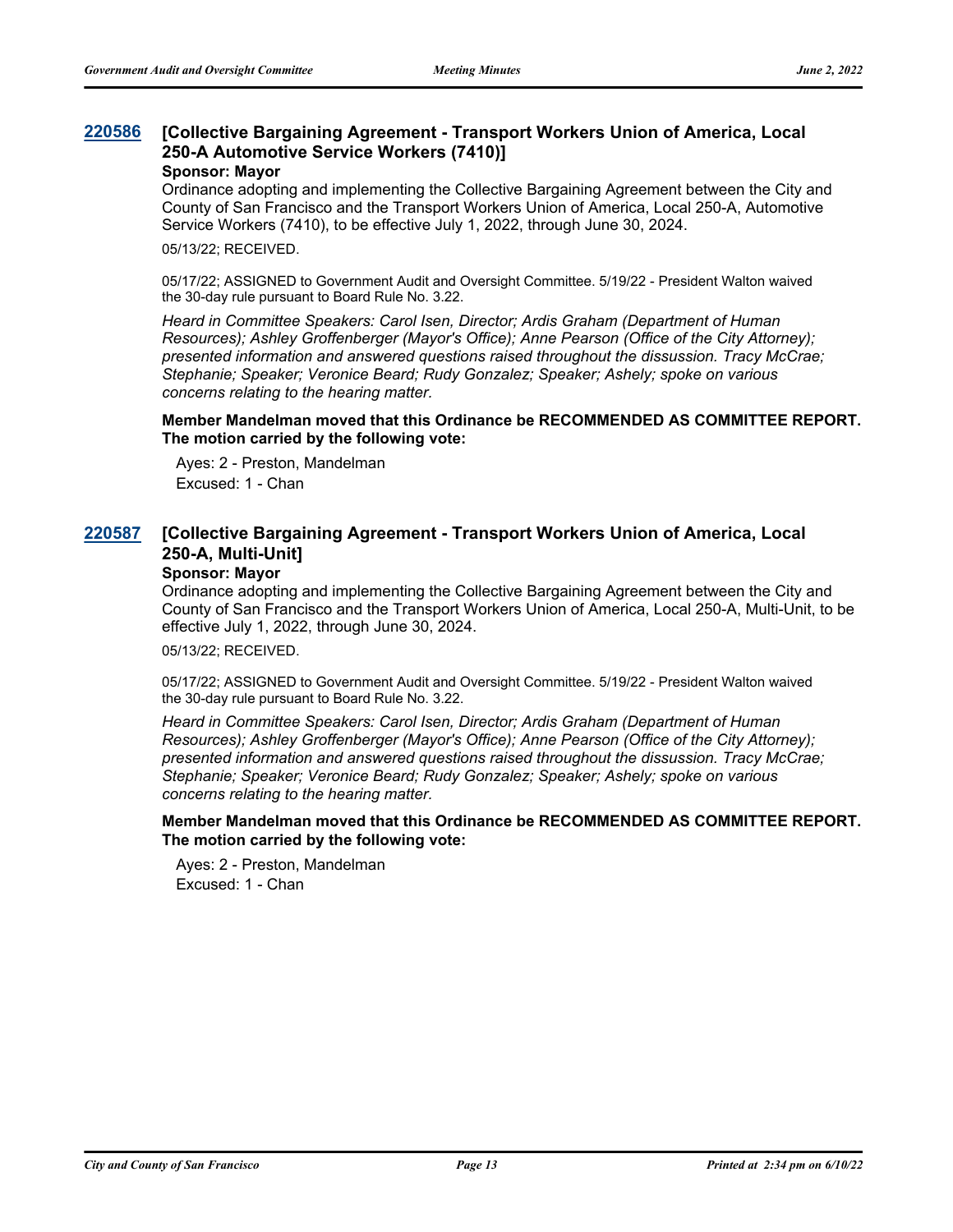#### **[Memorandum of Understanding - United Association of Journeymen and Apprentices of the Plumbing and Pipe Fitting Industry, Local 38] [220588](http://sfgov.legistar.com/gateway.aspx?m=l&id=38780) Sponsor: Mayor**

Ordinance adopting and implementing the Memorandum of Understanding between the City and County of San Francisco and the United Association of Journeymen and Apprentices of the Plumbing and Pipe Fitting Industry, Local 38, to be effective July 1, 2022, through June 30, 2024.

05/13/22; RECEIVED.

05/17/22; ASSIGNED to Government Audit and Oversight Committee. 5/19/22 - President Walton waived the 30-day rule pursuant to Board Rule No. 3.22.

*Heard in Committee Speakers: Carol Isen, Director; Ardis Graham (Department of Human Resources); Ashley Groffenberger (Mayor's Office); Anne Pearson (Office of the City Attorney); presented information and answered questions raised throughout the dissussion. Tracy McCrae; Stephanie; Speaker; Veronice Beard; Rudy Gonzalez; Speaker; Ashely; spoke on various concerns relating to the hearing matter.*

#### **Member Mandelman moved that this Ordinance be RECOMMENDED AS COMMITTEE REPORT. The motion carried by the following vote:**

Ayes: 2 - Preston, Mandelman Excused: 1 - Chan

#### **[Collective Bargaining Agreement - Union of American Physicians and Dentists, Unit 17] [220589](http://sfgov.legistar.com/gateway.aspx?m=l&id=38781)**

#### **Sponsor: Mayor**

Ordinance adopting and implementing the Collective Bargaining Agreement between the City and County of San Francisco and the Union of American Physicians and Dentists, Unit 17, to be effective July 1, 2022, through June 30, 2024.

05/13/22; RECEIVED.

05/17/22; ASSIGNED to Government Audit and Oversight Committee. 5/19/22 - President Walton waived the 30-day rule pursuant to Board Rule No. 3.22.

*Heard in Committee Speakers: Carol Isen, Director; Ardis Graham (Department of Human Resources); Ashley Groffenberger (Mayor's Office); Anne Pearson (Office of the City Attorney); presented information and answered questions raised throughout the dissussion. Tracy McCrae; Stephanie; Speaker; Veronice Beard; Rudy Gonzalez; Speaker; Ashely; spoke on various concerns relating to the hearing matter.*

**Member Mandelman moved that this Ordinance be RECOMMENDED AS COMMITTEE REPORT. The motion carried by the following vote:**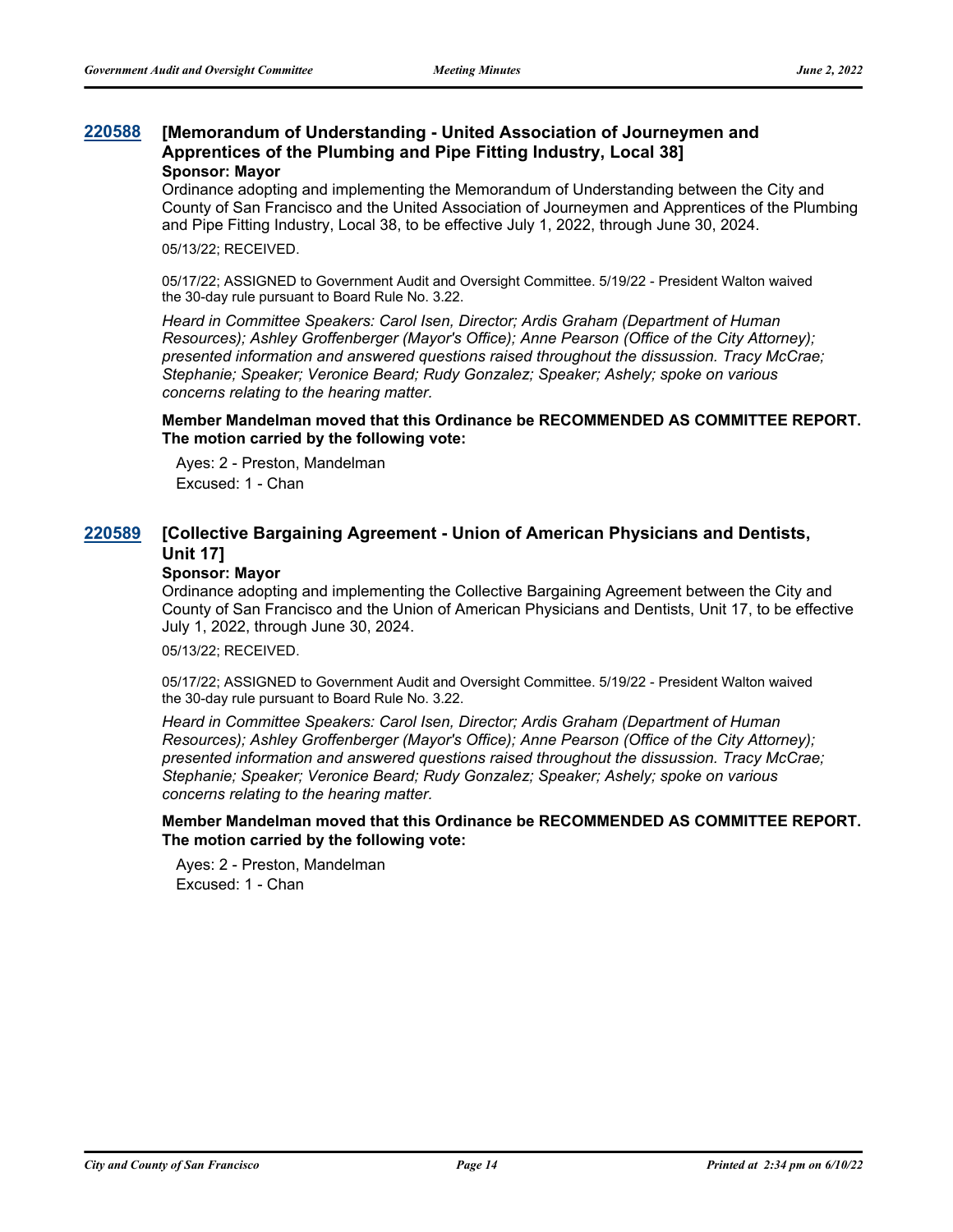#### **[Collective Bargaining Agreement - Union of American Physicians and Dentists, Unit 18] [220590](http://sfgov.legistar.com/gateway.aspx?m=l&id=38782)**

## **Sponsor: Mayor**

Ordinance adopting and implementing the Collective Bargaining Agreement between the City and County of San Francisco and the Union of American Physicians and Dentists, Unit 18, to be effective July 1, 2022, through June 30, 2024.

05/13/22; RECEIVED.

05/17/22; ASSIGNED to Government Audit and Oversight Committee. 5/19/22 - President Walton waived the 30-day rule pursuant to Board Rule No. 3.22.

*Heard in Committee Speakers: Carol Isen, Director; Ardis Graham (Department of Human Resources); Ashley Groffenberger (Mayor's Office); Anne Pearson (Office of the City Attorney); presented information and answered questions raised throughout the dissussion. Tracy McCrae; Stephanie; Speaker; Veronice Beard; Rudy Gonzalez; Speaker; Ashely; spoke on various concerns relating to the hearing matter.*

#### **Member Mandelman moved that this Ordinance be RECOMMENDED AS COMMITTEE REPORT. The motion carried by the following vote:**

Ayes: 2 - Preston, Mandelman Excused: 1 - Chan

## **[220591](http://sfgov.legistar.com/gateway.aspx?m=l&id=38783) [Compensation for Unrepresented Employees]**

#### **Sponsor: Mayor**

Ordinance fixing compensation for persons employed by the City and County of San Francisco whose compensation is subject to the provisions of Section A8.409 of the Charter, in job codes not represented by an employee organization, and establishing working schedules and other terms and conditions of employment and methods of payment effective July 1, 2022.

05/13/22; RECEIVED.

05/17/22; ASSIGNED to Government Audit and Oversight Committee. 5/19/22 - President Walton waived the 30-day rule pursuant to Board Rule No. 3.22.

*Heard in Committee. Speakers: Carol Isen, Director (Department of Human Resources) presented information and answered questions raised throughout the dissussion.*

**Member Mandelman moved that this Ordinance be REFERRED WITHOUT RECOMMENDATION AS COMMITTEE REPORT. The motion carried by the following vote:**

Ayes: 2 - Preston, Mandelman Excused: 1 - Chan

*Chair Preston requested File Nos. 220592, 220593, 220594, 220595, and 220596 be called together. Heard in Committee.*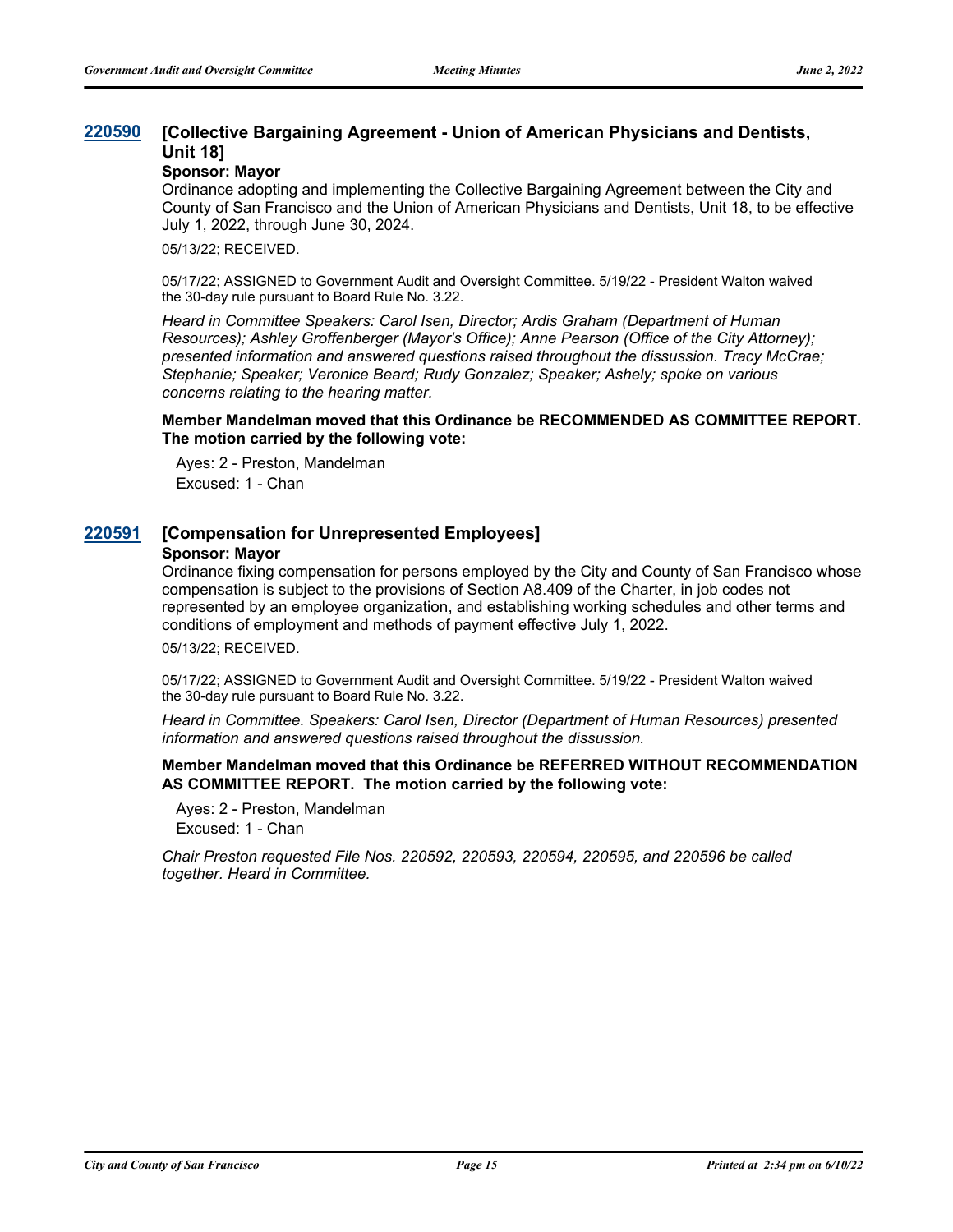## **[220592](http://sfgov.legistar.com/gateway.aspx?m=l&id=38784) [Memorandum of Understanding - Fire Fighters Union Local 798, Unit 2] Sponsor: Mayor**

Ordinance adopting and implementing the Fourth Amendment to the 2018-2023 Memorandum of Understanding between the City and County of San Francisco and the San Francisco Fire Fighters Union, Local 798, Unit 2, to restore effective June 30, 2022, a deferred two percent (2%) base wage increase originally due on July 1, 2020.

05/13/22; RECEIVED.

05/17/22; ASSIGNED to Government Audit and Oversight Committee. 5/19/22 - President Walton waived the 30-day rule pursuant to Board Rule No. 3.22.

*Speakers: Carol Isen (Human Resource Director) presented information and answered questions raised throughout the dissussion.*

#### **Member Mandelman moved that this Ordinance be RECOMMENDED AS COMMITTEE REPORT. The motion carried by the following vote:**

Ayes: 2 - Preston, Mandelman Excused: 1 - Chan

## **[220593](http://sfgov.legistar.com/gateway.aspx?m=l&id=38785) [Memorandum of Understanding - Fire Fighters Union Local 798, Unit 1] Sponsor: Mayor**

Ordinance adopting and implementing the Third Amendment to the 2018-2023 Memorandum of Understanding between the City and County of San Francisco and the San Francisco Fire Fighters Union, Local 798, Unit 1, to restore effective June 30, 2022, a deferred two percent (2%) base wage increase originally due on July 1, 2020.

05/13/22; RECEIVED.

05/17/22; ASSIGNED to Government Audit and Oversight Committee. 5/19/22 - President Walton waived the 30-day rule pursuant to Board Rule No. 3.22.

*Heard in Committee. Speakers: Carol Isen, Director (Department of Human Resources) presented information and answered questions raised throughout the dissussion.*

#### **Member Mandelman moved that this Ordinance be RECOMMENDED AS COMMITTEE REPORT. The motion carried by the following vote:**

Ayes: 2 - Preston, Mandelman Excused: 1 - Chan

## **[220594](http://sfgov.legistar.com/gateway.aspx?m=l&id=38786) [Memorandum of Understanding - San Francisco Police Officers Association] Sponsor: Mayor**

Ordinance adopting and implementing the Second Amendment to the 2018-2023 Memorandum of Understanding between the City and County of San Francisco and the San Francisco Police Officers Association, to restore effective June 30, 2022, a deferred one percent (1%) base wage increase originally due on July 1, 2020.

05/13/22; RECEIVED.

05/17/22; ASSIGNED to Government Audit and Oversight Committee. 5/19/22 - President Walton waived the 30-day rule pursuant to Board Rule No. 3.22.

*Heard in Committee. Speakers: Carol Isen, Director (Department of Human Resources) presented information and answered questions raised throughout the dissussion.*

**Member Mandelman moved that this Ordinance be REFERRED WITHOUT RECOMMENDATION AS COMMITTEE REPORT. The motion carried by the following vote:**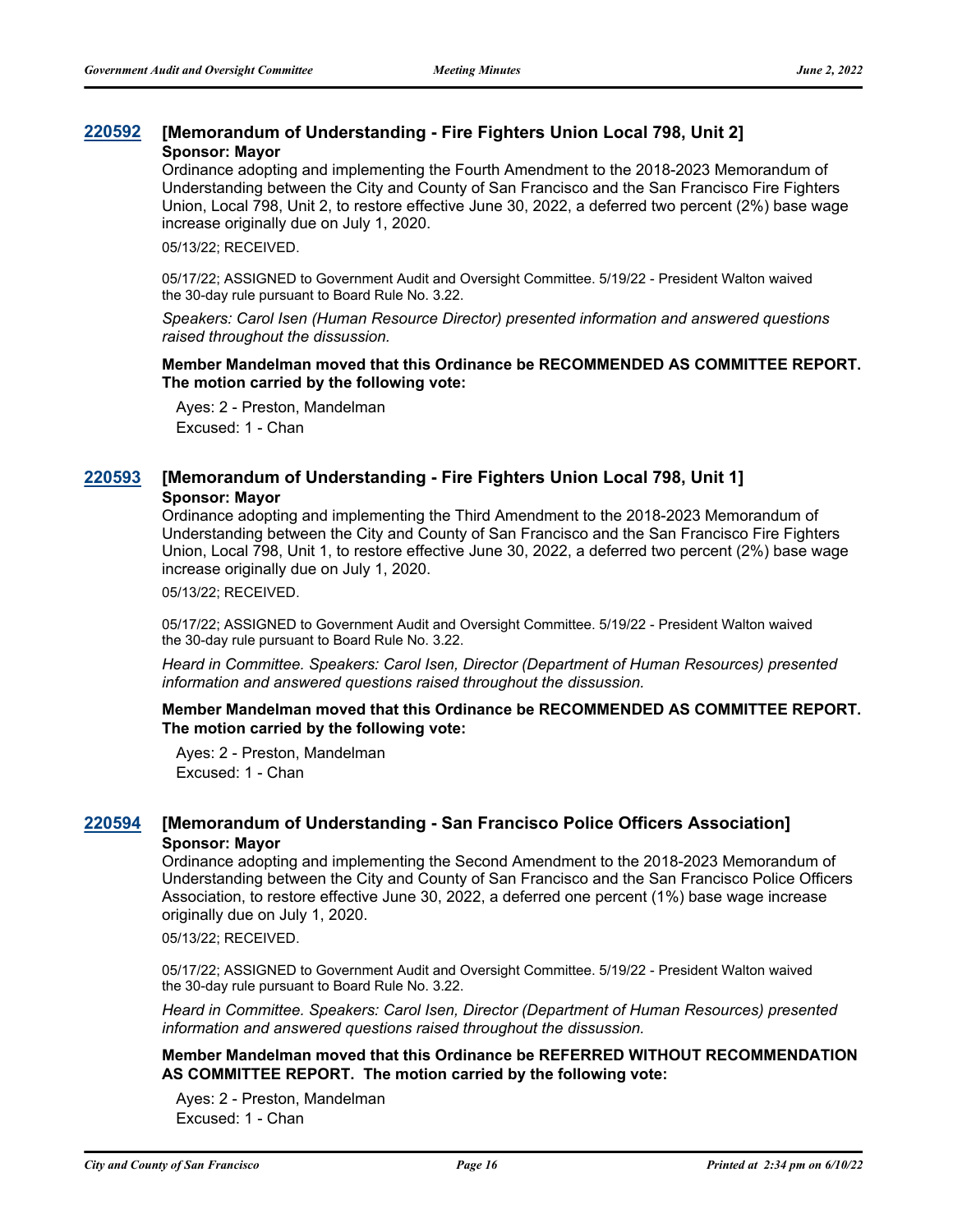## **[220595](http://sfgov.legistar.com/gateway.aspx?m=l&id=38787) [Memorandum of Understanding - Municipal Executives' Association Police] Sponsor: Mayor**

Ordinance adopting and implementing the Second Amendment to the 2018-2023 Memorandum of Understanding between the City and County of San Francisco and the Municipal Executives' Association Police, to restore effective June 30, 2022, a deferred one percent (1%) base wage increase originally due on July 1, 2020.

05/13/22; RECEIVED.

05/17/22; ASSIGNED to Government Audit and Oversight Committee. 5/19/22 - President Walton waived the 30-day rule pursuant to Board Rule No. 3.22.

*Heard in Committee. Speakers: Carol Isen, Director (Department of Human Resources) presented information and answered questions raised throughout the dissussion.*

#### **Member Mandelman moved that this Ordinance be REFERRED WITHOUT RECOMMENDATION AS COMMITTEE REPORT. The motion carried by the following vote:**

Ayes: 2 - Preston, Mandelman Excused: 1 - Chan

## **[220596](http://sfgov.legistar.com/gateway.aspx?m=l&id=38788) [Memorandum of Understanding - Municipal Executives' Association Fire] Sponsor: Mayor**

Ordinance adopting and implementing the Second Amendment to the 2018-2023 Memorandum of Understanding between the City and County of San Francisco and the Municipal Executives' Association Fire, to restore effective June 30, 2022, a deferred two percent (2%) base wage increase originally due on July 1, 2020.

05/13/22; RECEIVED.

05/17/22; ASSIGNED to Government Audit and Oversight Committee. 5/19/22 - President Walton waived the 30-day rule pursuant to Board Rule No. 3.22.

*Heard in Committee. Speakers: Carol Isen, Director (Department of Human Resources) presented information and answered questions raised throughout the dissussion.*

#### **Member Mandelman moved that this Ordinance be RECOMMENDED AS COMMITTEE REPORT. The motion carried by the following vote:**

Ayes: 2 - Preston, Mandelman Excused: 1 - Chan

## **[220597](http://sfgov.legistar.com/gateway.aspx?m=l&id=38789) [Letter of Agreement - Committee Interns and Residents]**

#### **Sponsor: Mayor**

Ordinance adopting and implementing the Letter of Agreement between the City and County of San Francisco and the Committee of Interns and Residents, to be effective July 1, 2022, through June 30, 2023.

05/13/22; RECEIVED.

05/17/22; ASSIGNED to Government Audit and Oversight Committee. 5/19/22 - President Walton waived the 30-day rule pursuant to Board Rule No. 3.22.

*Heard in Committee. Speakers: Carol Isen, Director (Department of Human Resources) presented information and answered questions raised throughout the dissussion.*

#### **Member Mandelman moved that this Ordinance be RECOMMENDED AS COMMITTEE REPORT. The motion carried by the following vote:**